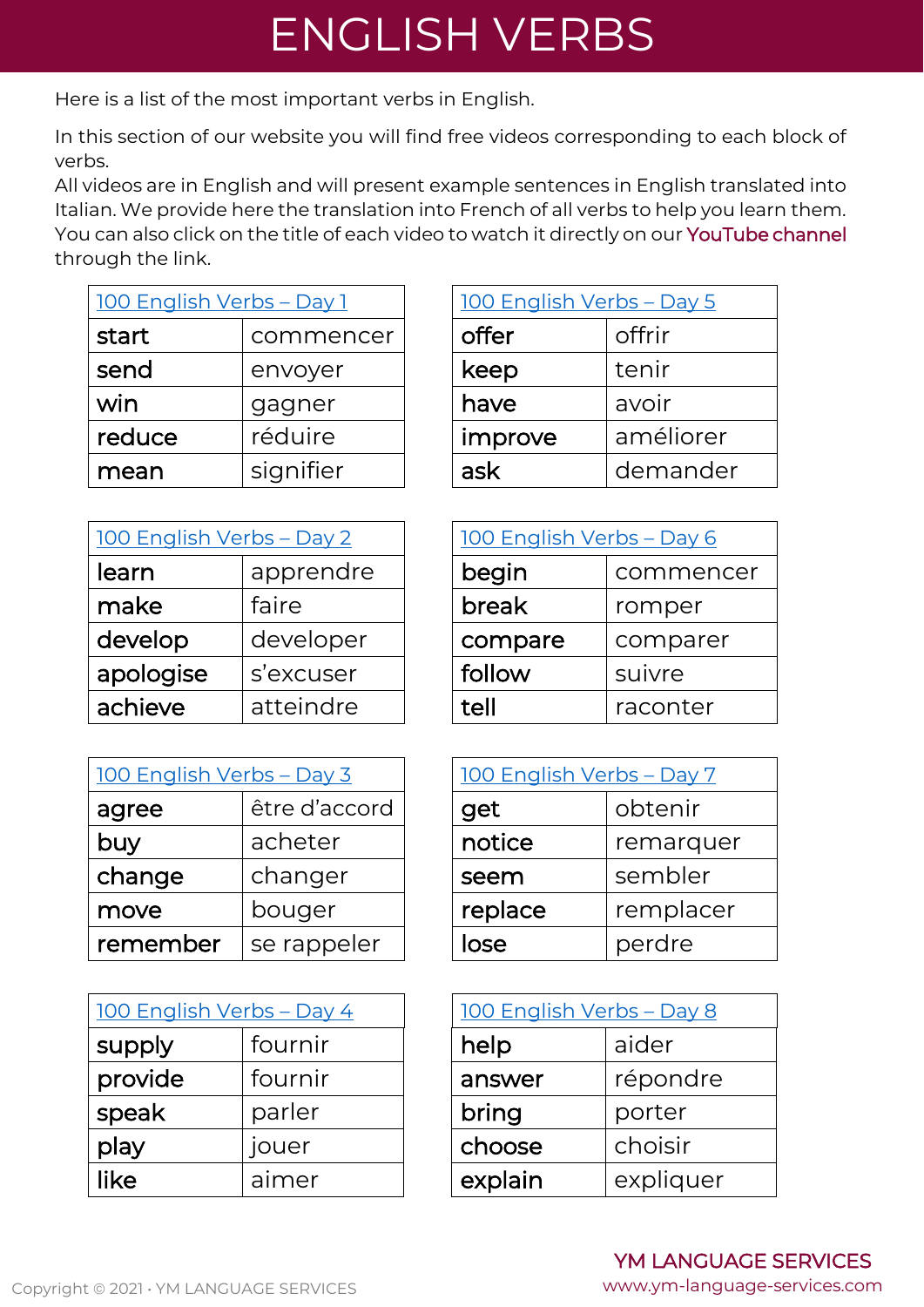## ENGLISH VERBS

| 100 English Verbs - Day 9 |           | 100 English Verbs - Day 13 |           |  |
|---------------------------|-----------|----------------------------|-----------|--|
| launch                    | lancer    | promise                    | promettre |  |
| wait                      | attendre  | avoid                      | éviter    |  |
| teach                     | enseigner | call                       | appeler   |  |
| stop                      | arrêter   | depend                     | dépendre  |  |
| reply                     | répondre  | find                       | trouver   |  |

| <u> 100 English Verbs - Day 10</u> |           |       | 100 English Verbs - Day 14 |
|------------------------------------|-----------|-------|----------------------------|
| think                              | penser    | leave | quitter                    |
| manage                             | gérer     | save  | économiser                 |
| allow                              | permettre | feel  | se sentir                  |
| come                               | arrive    | say   | dire                       |
| become                             | devenir   | know  | savoir                     |

| <u> 100 English Verbs - Day 11</u> |          | 100 English Verbs - Day 15 |                |
|------------------------------------|----------|----------------------------|----------------|
| fall                               | tomber   | pay                        | payer          |
| fly                                | voler    | worry                      | se préoccuper  |
| see                                | voir     | understand                 | comprendre     |
| try                                | essayer  | suggest                    | conseiller     |
| spend                              | dépenser | owe                        | être redevable |

| 100 English Verbs - Day 12 |            | <u> 100 English Verbs - Day 16</u> |              |
|----------------------------|------------|------------------------------------|--------------|
| work                       | travailler | need                               | avoir besoin |
| write                      | écrire     | let                                | laisser      |
| take                       | prendre    | listen                             | écouter      |
| sleep                      | dormer     | go                                 | aller        |
| read                       | lire       | believe                            | croire       |

| 100 English Verbs - Day 13 |           |  |
|----------------------------|-----------|--|
| promise                    | promettre |  |
| avoid                      | éviter    |  |
| call                       | appeler   |  |
| depend                     | dépendre  |  |
| find                       | trouver   |  |

| <u> 100 English Verbs - Day 14</u> |            |  |
|------------------------------------|------------|--|
| quitter<br>leave                   |            |  |
| save                               | économiser |  |
| feel                               | se sentir  |  |
| say                                | dire       |  |
| know                               | savoir     |  |

| <u> 100 English Verbs – Day 11</u> |          | <u> 100 English Verbs - Day 15</u> |                |  |
|------------------------------------|----------|------------------------------------|----------------|--|
| fall                               | tomber   | pay                                | payer          |  |
| fly                                | voler    | worry                              | se préoccuper  |  |
| see                                | voir     | understand                         | comprendre     |  |
| try                                | essayer  | suggest                            | conseiller     |  |
| spend                              | dépenser | owe                                | être redevable |  |

| <u> 100 English Verbs - Day 16</u> |         |  |
|------------------------------------|---------|--|
| avoir besoin<br>need               |         |  |
| let                                | laisser |  |
| listen                             | écouter |  |
| qo                                 | aller   |  |
| believe                            | croire  |  |